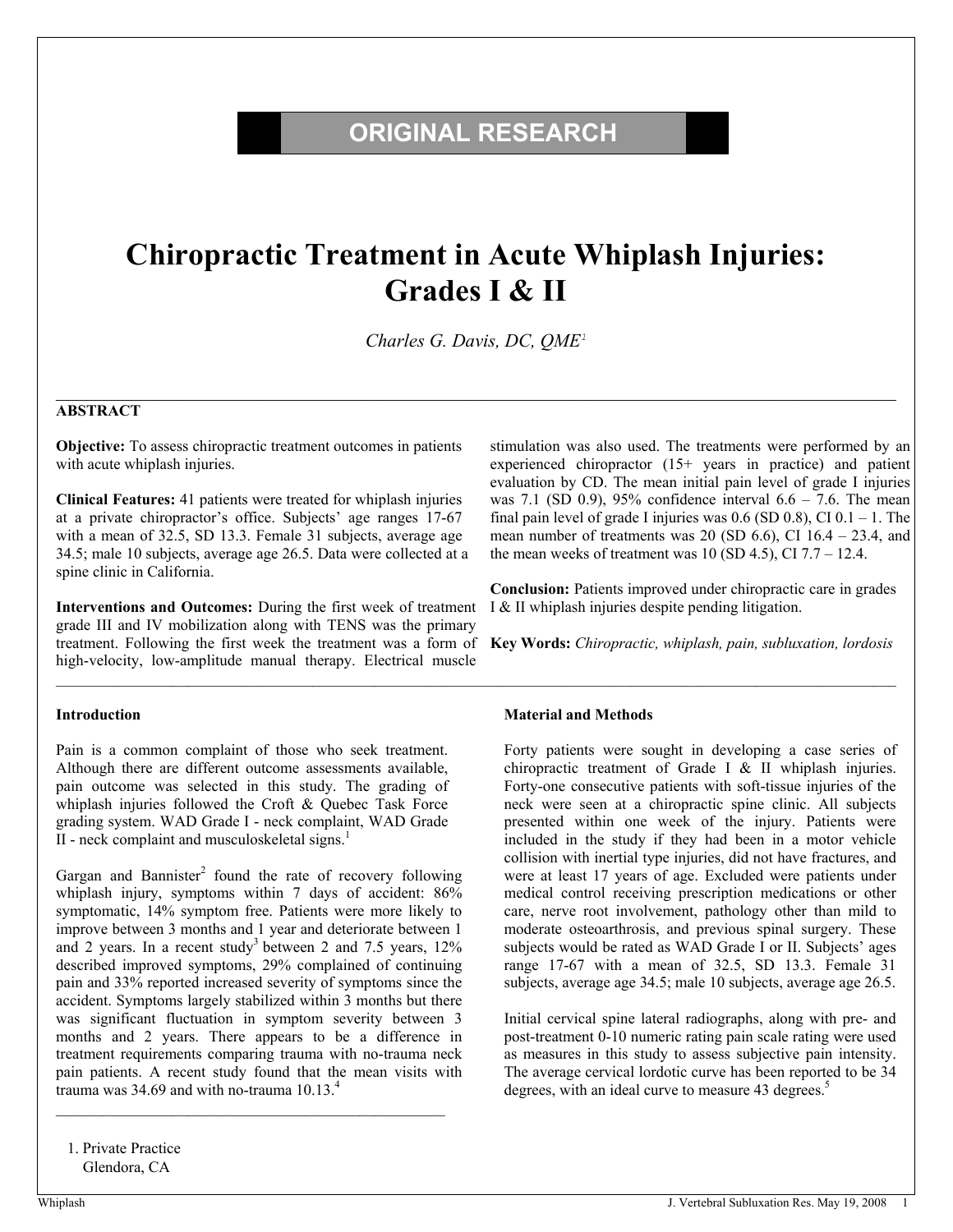The radiographs at presentation were reviewed. The end of treatment occurred when there was no further improvement or the patient stabilized with unchanged status for a period of 3 to 4 weeks. During the first week of treatment Grade III and IV mobilization along with TENS was the primary treatment. Following the first week the treatment was a form of highvelocity, low-amplitude manual therapy. Electrical muscle stimulation was also employed. The treatments and patient evaluation were performed by an experienced chiropractor of greater than fifteen years in practice.

# **Results**

The mean initial pain level of Grade I injuries was 7.1 (SD 0.9), 95% confidence interval  $6.6 - 7.6$ . The mean final pain level of Grade I injuries was  $0.6$  (SD  $0.8$ ), CI  $0.1 - 1$ . The mean number of treatments was 20 (SD 6.6), CI  $16.4 - 23.4$ , and the mean weeks of treatment was 10 (SD 4.5), CI 7.7 – 12.4. (Table 1)

# **Discussion**

The results of this study had 27 of the 41 (66%) subjects reporting a pain level of 0 or 1 at the end of treatment, indicating a resolved condition. Three had a final pain level of 2 and nine had a final pain level of 3. These 12 subjects would be described as slight. Two subjects (4.8%) that would rate at moderate symptom level, had a final pain rating of 4 and 5.

Altered sensory processing is probably involved in the determination of pain and disability in patients with chronic pain after whiplash injury. This mechanism can explain symptoms in the absence of evident tissue damage.<sup>6</sup> Manipulation-induced analgesia may be a multi-factorial effect resulting from beneficial influences on the chemical environment of joints, facilitation of tissue repair processes, segmental inhibitory processes within the central nervous system, and activation of various descending inhibitory pathways projecting from the brain to spinal cord.<sup>7</sup> Manual therapy, such as mobilization, manipulation, or adjustment, has demonstrated attenuation of sympathetic hyperactivity $8-10$  and activation of the periaqueductal gray (PAG).<sup>11</sup> Low-frequency TENS activates µopioid receptors and high-frequency TENS activates δ-opioid receptors, in the spinal cord and RVM.<sup>12</sup> Electrical stimulation has also been shown to decrease the activity of dorsal horn neurons. $^{13}$ 

 The lateral cervical radiographic view is indicated for the routine quantitative assessment of the biomechanical components of vertebral subluxation. This radiographic view has reliability, validity, and clinical outcomes data that evidence its clinical utility in clinical chiropractic practice.

A recent study found a statistically significant association between cervical pain with a lordosis < 20 degrees and a *clinically normal* range for cervical lordosis 31 degrees to 40 degrees.<sup>14</sup> A decrease in the cervical lordotic curve was more predominate in the WAD II Group. A kyphotic posture (+Rx postural displacement found in neutral resting stance) was also found in the WAD II group. Marshall and Tuchin<sup>15</sup> provide evidence that patients involved in a motor vehicle accident injury have a 10° mean reduction in cervical lordosis compared to a control group.

The end of treatment came at a point when the patients' complaints had reached a plateau. This is the point of maximum medical improvement. It did not take into account future medical treatment for flare-ups or ongoing treatment for those subjects who continued to have complaints. All subjects had ongoing litigation at the end of treatment. All of the subjects improved. Limitations of this study include its small size and lack of a control group. A long-term follow-up would also be desirable to determine whether and to what degree the pain levels were maintained.

As chiropractors are involved in treating these types of cases, this study purported to obtain information on the frequency and duration of care and the improvement of the patients. Although many outcome assessments could be used, a numeric pain scale was chosen.

The grading of whiplash disorders: Grade I injuries have neck complaint of pain, stiffness, or tenderness only. The presumed pathophysiology of Grade I pathology includes microscopic or multi-microscopic lesions. Grade II injuries include neck complaint and musculoskeletal signs. Musculoskeletal signs include decreased range of motion and point tenderness. The clinical presentation of Grade II is neck pain with limited range of motion due to muscle spasm, the presumed pathology of neck sprain and bleeding around soft-tissue articular capsules, ligaments, tendons, and muscles, with muscle spasm secondary to soft-tissue injury.<sup>15</sup> Pain is a complex phenomenon with great variability. Chronic pain appears to involve a deficient descending inhibitory process and/or ongoing excitatory input.<sup>16</sup>

|                         | WAD I         | WAD II        |
|-------------------------|---------------|---------------|
| Number                  | 16            | 25            |
| <b>Mean visits</b>      | 19.9          | 34.7          |
| 95% CI                  | $16.4 - 23.4$ | $29.8 - 39.7$ |
| Minimum                 | 6             | 15            |
| Maximum                 | 30            | 66            |
| SD.                     | 6.6           | 12            |
|                         |               |               |
| <b>Wks Treatment 10</b> |               | 18.2          |
| 95% CI                  | $7.7 - 12.4$  | $15.1 - 21.2$ |
| SD                      | 4.5           | 7.3           |
|                         |               |               |
| X-ray curve             | 13.3          | 1.8           |
| 95% CI                  | $9.7 - 16.8$  | $3.9k - 7.5$  |
| <b>SD</b>               | 6.7           | 13.8          |
|                         |               |               |
| <b>Initial Pain</b>     | 7.1           | 7.7           |
| 95% CI                  | $6.6 - 7.6$   | $7.4 - 8.0$   |
| <b>SD</b>               | 0.9           | 0.8           |
| <b>Final Pain</b>       | 0.6           | 2.0           |
| 95% CI                  | $0.1 - 1.0$   | $1.4 - 2.5$   |
| <b>SD</b>               | 0.8           | 0.3           |
|                         |               |               |

**Table 1**  Mean, 95% confidence interval (CI) & standard deviations.  $K - k$ yphosis (+Rx postural displacement found in neutral resting stance)